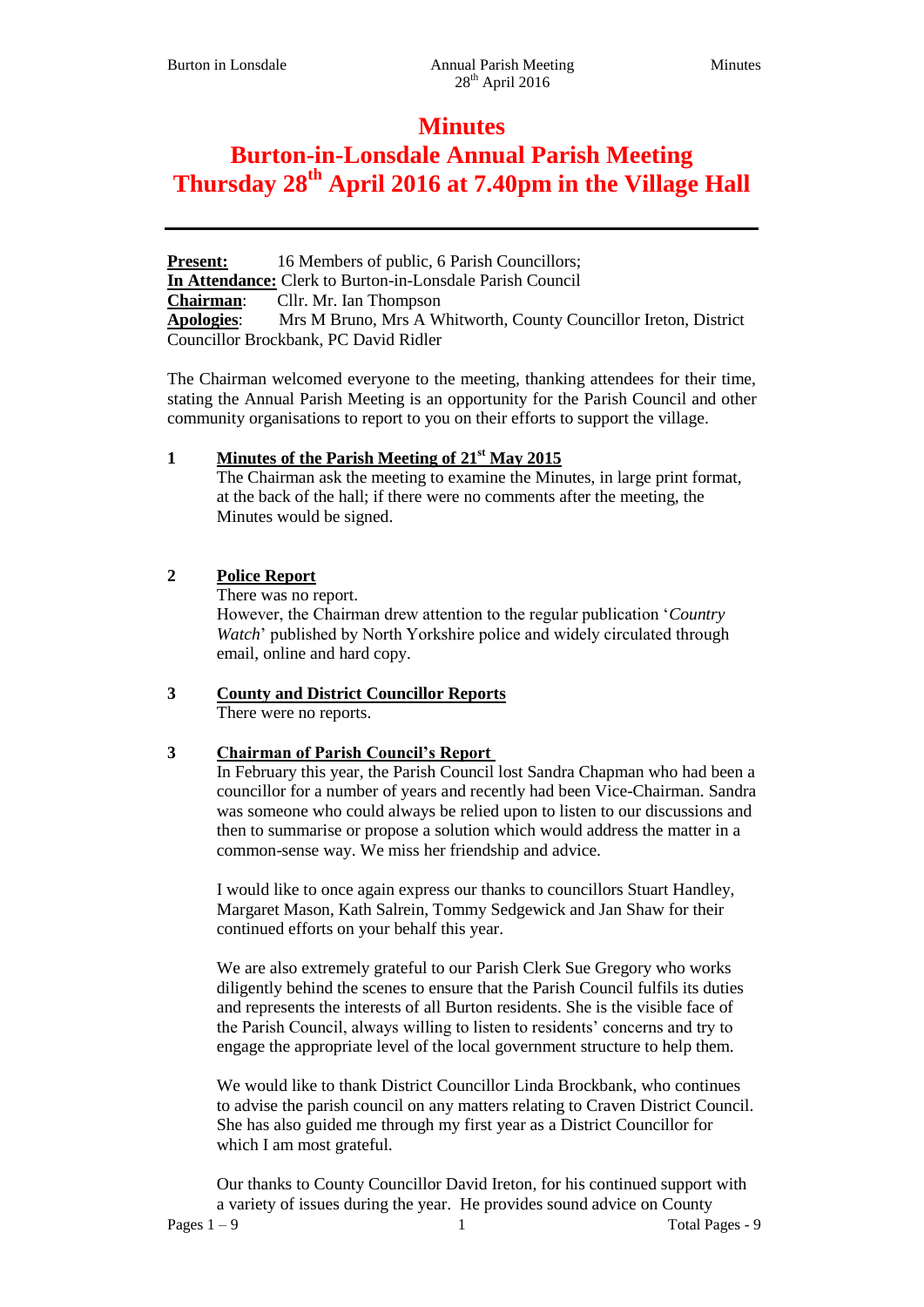Council matters and makes representations for us, to their officers and other county councillors. He was most helpful in obtaining a grant for the pavilion to buy furniture.

PC Dave Ridler has joined many of our council meetings during the year despite the fact that he is responsible for a wide area within North Craven. We thank him for making time to keep us abreast of police matters of local and regional concern.

Most PC meetings this year have been attended by members of the public. The Parish Council is here to represent you, so please come to our meetings and express your opinions. There is a still a vacancy for one councillor following the loss of Sandra Chapman so if you are interested in supporting your community in this way, form an orderly queue at the end of the meeting this evening!

The village achieved a major milestone in September 2015 after ten years of effort when it opened the new sports pavilion on the recreation ground.

You will have read in the recent issue of the Burtonian, a letter from the new owners of the Punch Bowl Inn; they have just completed the purchase and hope to re-open the pub by the end of May at the latest.

NYCC replaced the street lights on Manor Close, Greta Heath and Brookland this year and included controllers to switch off most of the lights between midnight and 5am. The Parish Council received a few comments about the switch off. Since these were both for and against, no action has been taken to install controllers on the lights managed by the Parish Council.

The Parish Council is also responsible for the maintenance of the recreation ground, the village green, the old closed churchyard, the riverside open space and public benches around the parish. A few residents give their time to make minor repairs, pick up litter, clear weeds, plant gardens on unused land and I would like to thanks all of you on behalf of both the council and all residents. Your efforts help to make our village more pleasant for all of us.

There are so many ways to contribute and they can be a lot of fun. If you are willing to offer your skills and time to the community, please contact any of the councillors; there is always plenty to do, even in a small village like ours. With that, I would like to invite representatives of each of the village organisations to tell us their news, their plans for the future and to advertise themselves to anyone that does not know what they do for us all. Ian Thompson Chairman, Burton in Lonsdale Parish Council

#### **7 Village Organisations Reports**

Verbal and written reports were received from the following organisations:

#### **CHURCH GROUPS**

## **All Saints' PCC**

read by Mr C Weedon

All Saints church here in Burton has Sunday services each week and a few special services throughout the year. In particular -

At Easter on Good Friday which included the mounting of a cross on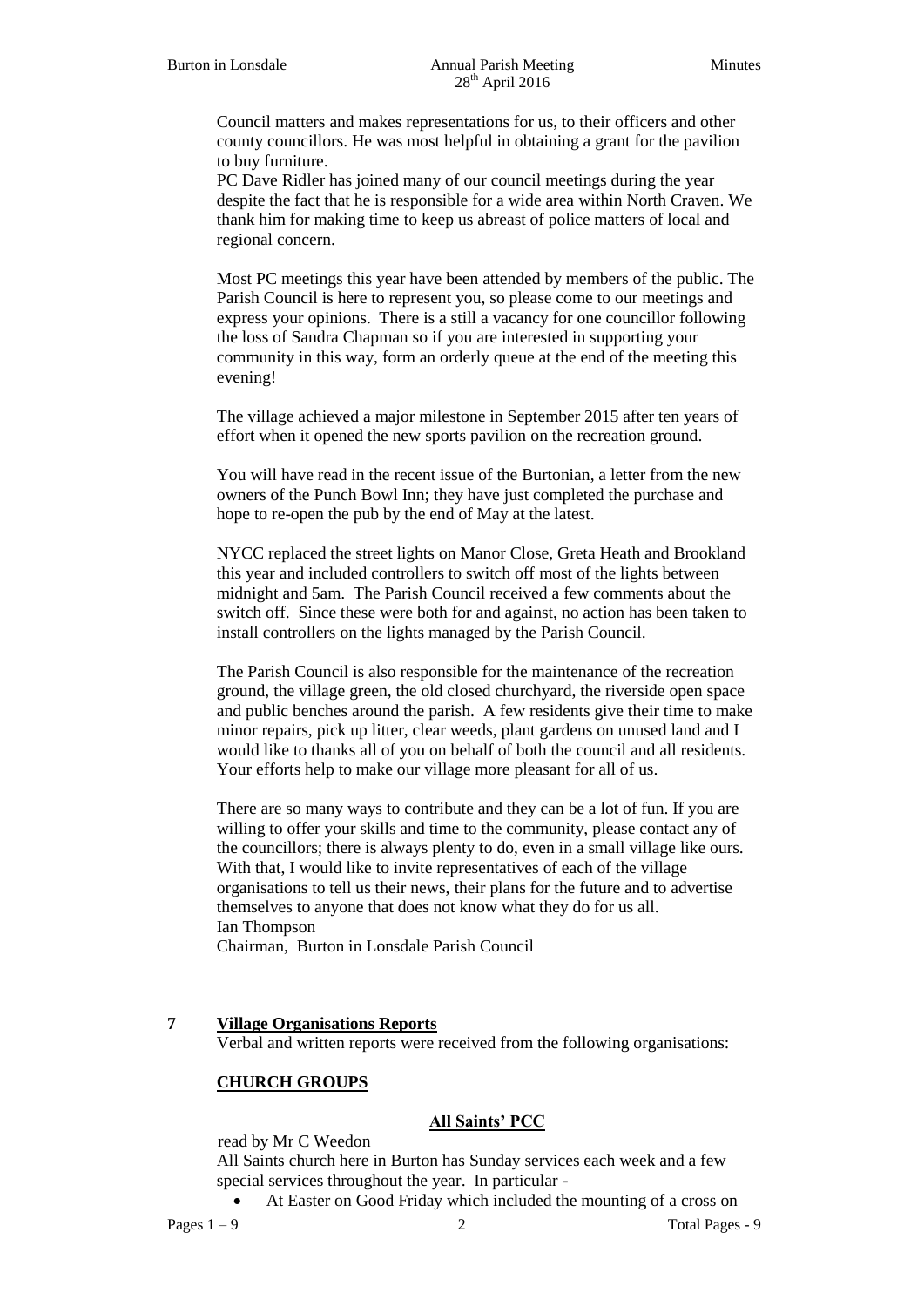Castle Hill.

- The WW1 Centenary Commemoration, with a short service at the War Memorial.
- The October Harvest Festival, attended by, amongst others, the children and parents of the Stay and Play Group and the congregation of the Methodist Church.
- The Joint Remembrance Service held with the Methodist Church; and
- a range of Christmas services including the Carol Service and the Nativity Service with a pilgrimage around the village.

The Reverend Denis Tate joined us as the Team Vicar in October last year. He welcomes you all to our services, see the *Burtonian* or our noticeboard for details.

We would particularly like to voice our thanks to all who contributed to the much needed refurbishment of the Spire. The erection of the scaffolding and the work itself excited a lot of interest and we are very pleased with the finished results. The spire positively glows in the spring sunshine. However, we are still short of the final sum and fundraising continues.

In addition to the spire we thank everyone for supporting our efforts to raise funds for various charities and church funds via coffee mornings, the Advent fayre, pancake day and the Lent lunch.

The church has once again been host to the popular Concert & Cakes and it has been good to welcome so many people into All Saints'. We thank all those who organise the event, the Burton bakers and all participants for is success and for all that they contribute to our church and community.

*Ann Whitworth, Church Warden; Gyn Price, Reader, All Saints, Burton in Lonsdale.*

## **Burton Chapel**

David Brown reported numbers are declining. The main focus for the congregation is the future use of the building: an architect has been engaged to do a feasibility as to possible future uses.

## **SPORTS ACTIVITY GROUPS**

## **LONSDALE ARCHERS**

Still very much a work in progress. But starting to get things together with an emergent if small committee. Grants problematic due to pavilion having used up many options so club is unable to apply to same funding bodies for a while. May be reliant on member fees/donations and other fundraising to get started. Constitution written. Two successful taster days attracting 36 archers suggests a bright future if we can get it going. Mark Christie.

## **Lonsdale Wheelers Cycling Club**

Currently 15 members (same is in last two years). Twice monthly rides at 10am from pavilion. Held another very successful Xmas ride n' lunch. Have a Twitter account @LonsdaleWheelCC, plus a Facebook page. Four of the lads embarked on their second organised overseas cycling tour this spring.

# **Burton Bowling Club**

John Wood reported on a successful 2015 season, playing a lot of different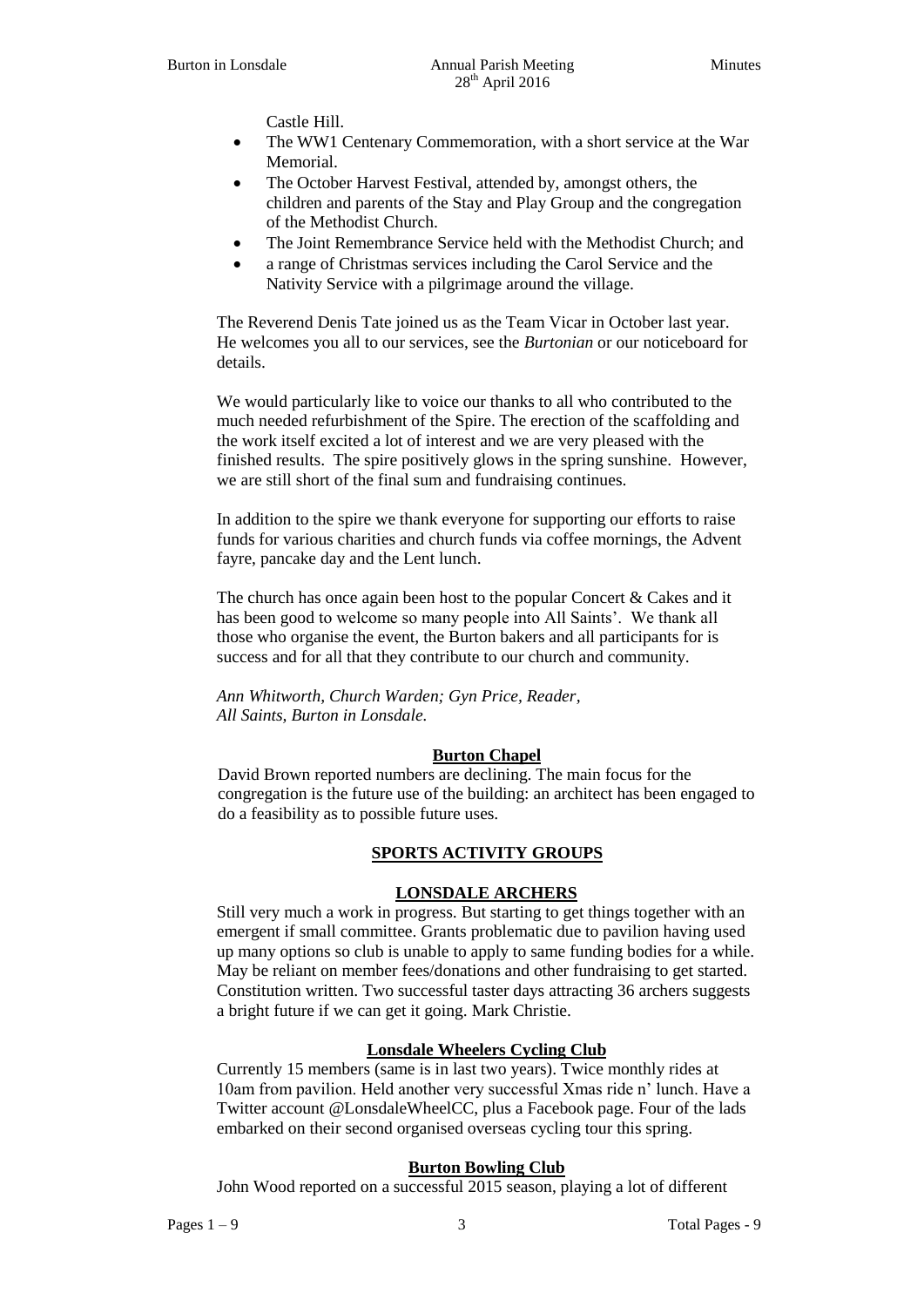teams. The 2016 season has just started, playing in a number of different leagues. Membership has increased. As always new members and support are always welcome.

## **Burton Amateur Football Club (AFC)**

Mark Christie reported: Currently struggling to continue to exist. Has made it through to last couple of fixtures in its second full season but struggling to complete these with a full team so at risk of folding. A pity as player-manager Paul Gibson has put heart & soul into the club, as has the secretary Sarah Salrein. Implications for grant reconciliations if club folds.

Junior soccer camp established with seven young players attending in April. Another one set for Whitsun week – need village to get behind these initiatives. Quality coaching provided by FA qualified coaches Scott & Peter. Excellent feedback from juniors and parents from last camp. Need 15 registered juniors to access grant from CDC due for reporting back in June.

#### **GENERAL INTEREST GROUPS**

#### **Burton in Lonsdale Art Group**

The Art Group still survives, and we still meet in Vera Dodgson's house as we do not have enough members to afford the village hall. If you like painting, give us a try – we are very informal and our only limits are what you want to do.

Margaret Gibson, 19.4.2016

#### **Community First Responders**

Julie Clark wrote:

This year (2015-16) we have attended a number of call outs in the area including Ingleton and Bentham.

I am sorry to report that we are currently operating with only one member therefore coverage in the village is somewhat limited. On a more positive note we have three people who have expressed an interest in joining us. The time commitment for a responder is not onerous; most time is taken up with training (over 2 weekends) and it is very rewarding volunteering. The types of call outs responders are going to is being expanded and our contribution is really valued by the ambulance service.

#### **Concerts and Cakes**

Cathy Rowland reported the third year of the hugely successful concert series Concerts and Cakes (4 concerts in 2013-14 and 5 concerts in 2014-15 and 2016). The format is one hours of musical performance by students from the Royal Northern College of Music (now fighting to sample the cakes!), followed by tea and cakes, baked by local residents. Grateful thanks are given to both concert helpers and bakes. The now successful formula of not charging for the performance and inviting donations toward expenses continues; the refreshments are charged for. Any surplus is donated to the Church, and other village organisations e.g. the Spire Fund, Sports Pavilion, new village signs, as mentioned before. The next series will be holding

performances on the third Saturday in September, October and November 2016 and a further performance in March 2016. All are most welcome to come and enjoy the afternoons.

#### **Emergency Plan**

Andy Ive wrote: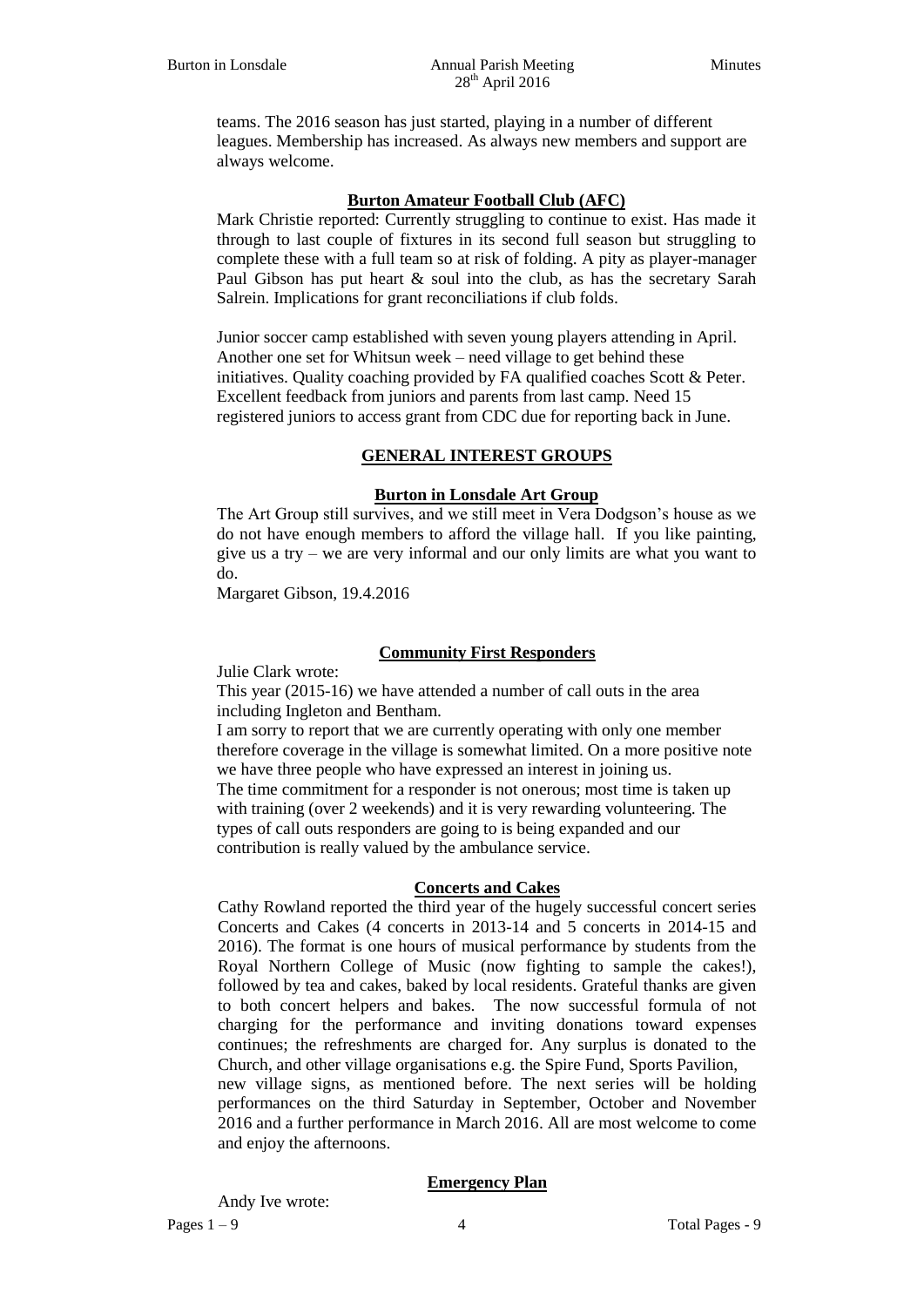The plan was updated in February 2016 and will be re-written in full in 2017. Sandbag supply has been replenished, following Storm Desmond in December 2015. Emergency items are stored in the garage at the rear of the Village Shop.

## **Gala Committee**

Andy Ive wrote:

The Mediaeval Gala for  $11<sup>th</sup>$  June 2016 is going ahead as planned: flyers and banners give details. Full article in next issue of *Burtonian.*

## **Heritage Group**

Julie Clarke wrote:

As reported last year this new group has had many ideas in relation to Burton's heritage but has decided at present to concentrate on three main areas:

- recording oral histories of residents
- developing a heritage trail leaflet for the village
- digitization of material.

The first of the oral histories has been completed and a programme of interviewees has been drawn up. We hope to have the heritage trail leaflet ready in the late summer. This will be a general walk around the village to be followed in the future by more detailed information leaflets on various heritage aspects of the village. We have started to form an online archive of material (including newspaper articles, photos). In March we held a very successful evening with over 80 people attending Lee Cartledge's talk about 'The Last Potter of Burton'. In addition to the above and working with Pals with Trowels the old village signs have been restored and we are just waiting for quotes from builders before they can be put in place.

Currently we are in the process of developing a logo to identify the group. One of the questions for the long term is how and where we can make everything accessible to villagers.

As you can see we have had quite a busy year!

#### **Pals with Trowels**

Kate Vose wrote:

The Burton 'Pals with Trowels' continue to meet on the first Tuesday of each month. Whilst the Punchbowl is shut we meet informally in members houses with each Pal taking a turn as 'Chair' and 'Secretary'.

The aim of the group is to have fun, share our knowledge (or lack of it!), visit other gardens and help Burton to 'bloom'.

Open gardens was the main event in our calendar last year, we stuck to the successful tried and tested model but were glad to have some new gardens open for visits and to introduce a plant stall outside the punchbowl. In total we raised over £400 which will all go into funding projects that will help Burton bloom. So far this has included an avenue of daffodils on the road leading to the church and summer planting on the green and by the primary school. We hope to develop these areas in the coming year including tubs by the pavilion and our continuing project to introduce dry stone walls at the entrance of the village for the old Burton in Lonsdale signs. This is a joint project between the Heritage Group and Pals with Trowels which has benefitted from a very generous donation of £500 from Concert and Cakes.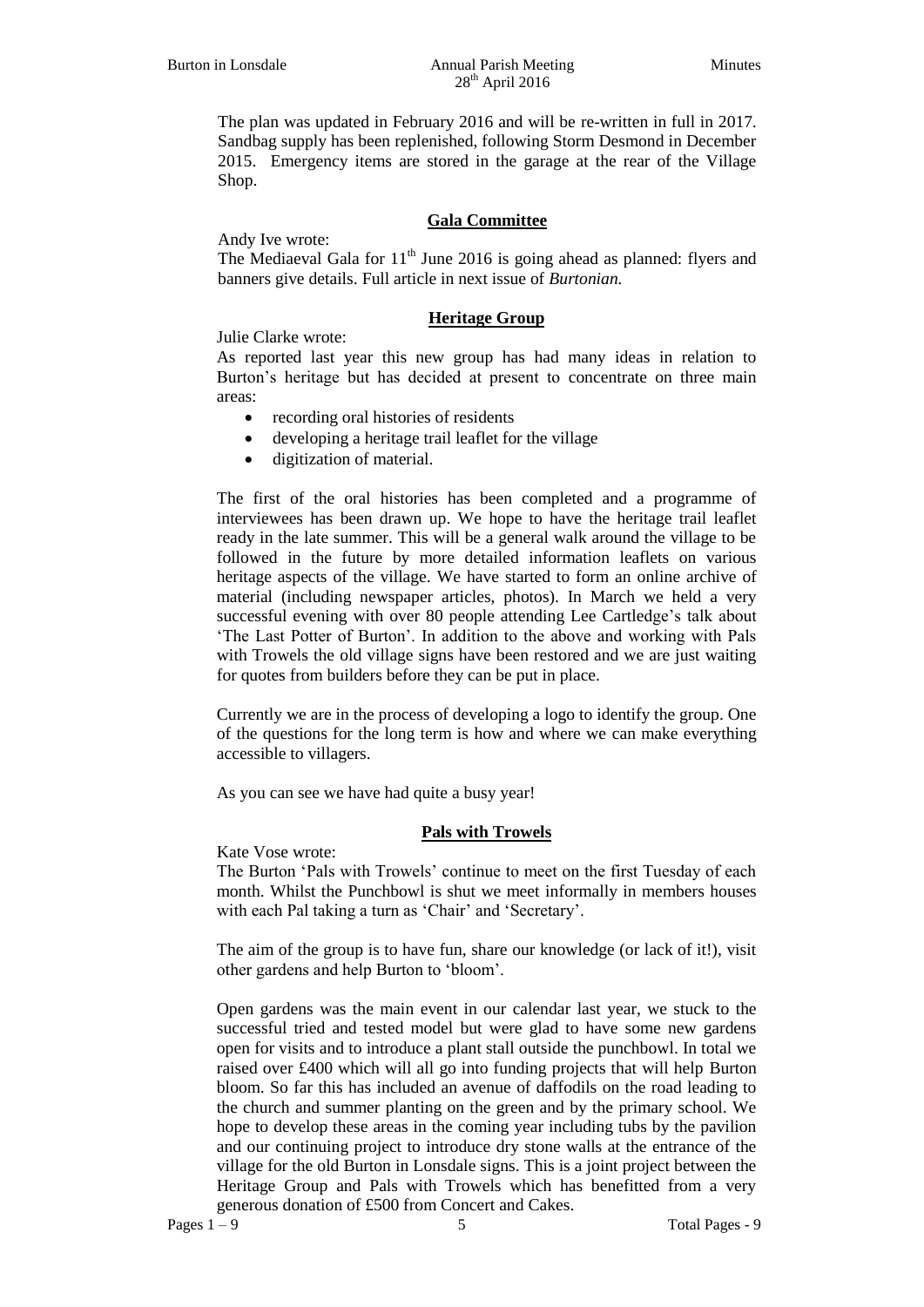Garden visits have been varied in success mainly due to the good old British weather. The two most memorable were a unique hidden garden in Lancaster and the September trip to the beautiful gardens of Holker Hall where the sun shone and the tea flowed. This year we are organising two trips one to Larch Cottage nursery near Penrith and the other to Harlow Carr near Harrogate.

The giant pumpkin competition was well supported but unfortunately we were unaware that pumpkins hybridise very easily. In the end the prize went to the grower with the biggest orange marrow! A learning curve if nothing else.

Other plans for the coming year include a garden stall at Burton Gala and a longer term project to develop the Millennium Garden in the church yard.

#### **Burton Regeneration Group**

Mark Christie wrote:

Highly successful year culminating in pavilion being opened. Needs to find a new focus as Rec Committee will take over the role of developing pavilion bookings/maintenance reporting to PC. Fun run on again on July  $9<sup>th</sup>$  with a 1km & 3km option. New grass running track installed officially launched that day.

The Chairman added: a heating system was installed in January and chairs (second hand) purchased this month; the next purchase will be tables.

#### **Burton Village Hall Committee**

The village hall continues to go well. The upgrade is nearly complete. This year has seen the installation of superfast broadband, new windows and curtains, the glass door panels, and the radio microphone system. Some of these were paid for by Craven grants scheme, for which we were most grateful. The cost of hire went up by £1 per hour on  $1<sup>st</sup>$  April; it was 3 years since the last rise. We are embarking on more advertising outside of the village.

Plans are firming up for a youth club, a possible table tennis club and a film club. My thanks to the committee for the work done on your behalf.

Andy Ive, chair and treasurer

#### **Burton Village Shop**

David Brown reported the Shop is just about keeping its head above water; a new manager was appointed in March and is settling in gradually. As always, the shop welcomes new volunteers and would positively welcome more shoppers!

#### **OTHER GROUPS**

#### **Burton in Lonsdale Women's Institute**

Margaret Gibson, the former Hon. Secretary wrote:

We now have 18 members. A founder member of the Burton in Lonsdale WI, Jenny Lyle, died on New Year's Eve 2014. Margaret Gibson stepped down as secretary to be replaced by new member Sue Thompson.

We enjoyed talks about the village book club, being a Registrar of Births, Deaths and Marriages, and about volunteering in Srebrenica, former Yugoslavia, just after the massacre there in the early 1990s. We also had a quiz with many visitors. We went round a kitchen designers shop and workshop, some enjoying supper at the pub later and the gardens of a local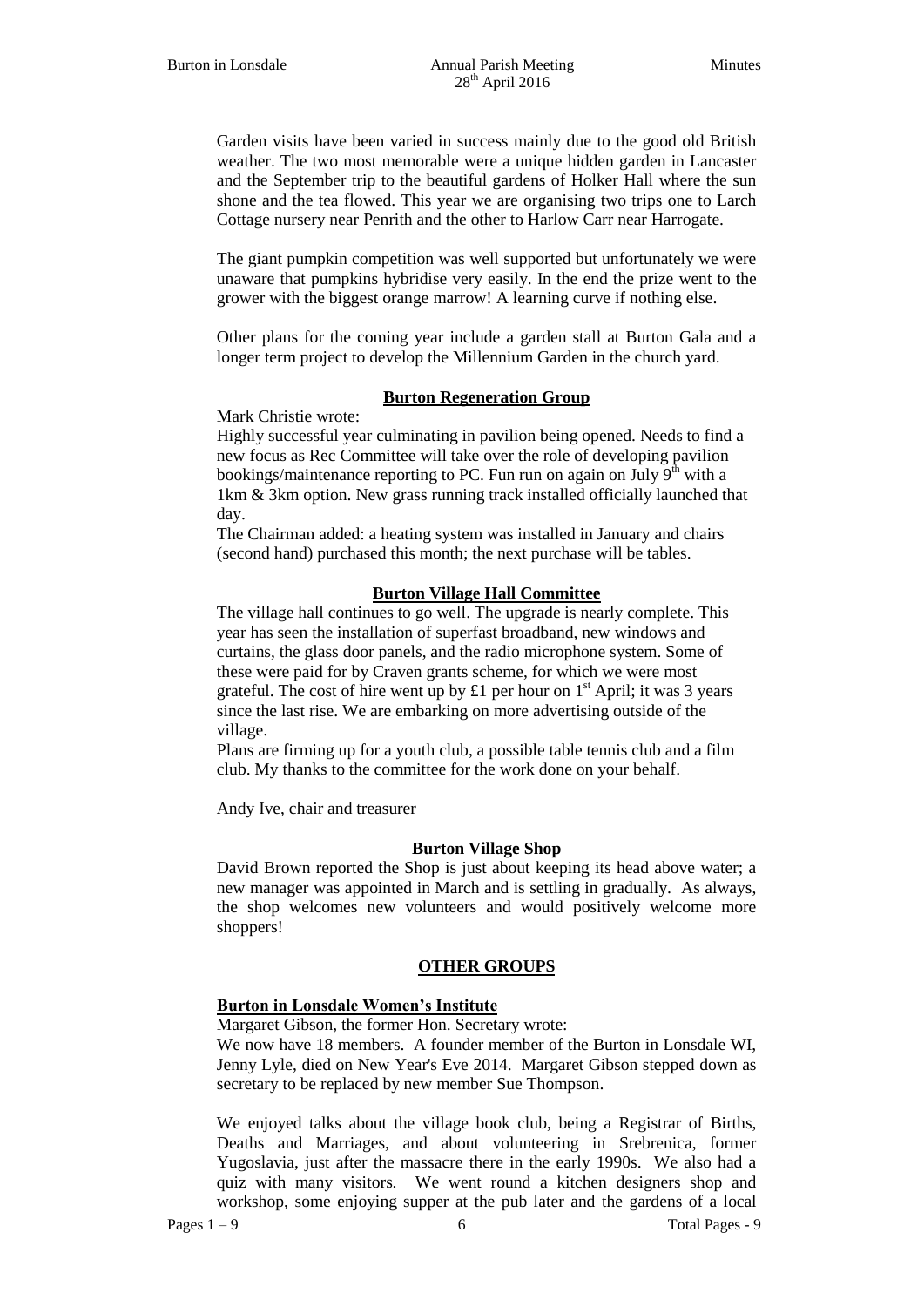stately home with a volunteer gardener member. In September the 'Garden Party Four' and one from Ingleborough WI arrived in their finery, including hats and fascinators and we had a presentation about their experience. We also enjoyed a DVD presentation about various local places and people. At the beginning of this year we had a flower arranging demonstration, a talk by a forensic scientist at which our new secretary glammed up in baggy tyvek onesie, plastic boots, hairnet etc. etc. in April 2 Alice Dodgson and Kath Salrein told us about Burton in the 1930s (recorded by the Millennium History Group).

Our President represented us at the Centenary  $AGM - a$  stunning day. Four joined with 1 from Ingleborough WI and 1 from Clapham with Horton WI to go to the Royal Garden Party together.

Members went to various events outside the village and three enjoyed the WI Group Carol Service in Austwick Church in early December, where two members jointly recited a poem. Burton helped at the Group Show and a few members exhibited as well, 1 new member did particularly well.

# **World War One Commemoration Group**

Mike Biles wrote:

The First World War Group is an informal band of parishioners, formed to commemorate the centenary of the Great War and Burton's part in it. The group has about a dozen members, of which roughly half are active, and meets every other month. It will be disbanded after November 2018. Since its inception, the group has:

- Organised the 'Lights Out' event on 4th August 2014;
- Put on the 'Mud and Medicine' presentations last year in the Village Hall;
- Launched the booklet 'Burton Remembers' a commemorative trail around the village – which is still available in the Village Shop, if you don't already have a copy;
- Put on a talk about Rev Theodore Bailey Hardy VC DSO MC, the most decorated non-combatant of the war, who was Headmaster of Bentham Grammar School and Vicar of Hutton Roof.

All of these initiatives have been highly successful**.** Regrettably, the exhibition it had been hoped to stage this July to mark the anniversary of the Battle of the Somme had to be postponed. It is now intended to stage an exhibition in November 2017.

The group has no shortage of commemorative ideas and it is hoped to hold at least one more event later this year - all will be advertised in the *Burtonian*. Like everyone else, our main problem is time - we are in need of people who are able to DO THINGS. If you would like to contribute to the work of the WW1 Group, please contact Mike Biles (details from the Parish Clerk).

## **Craven District Council Local Development Plan consultation**

The Chairman outlined the background to the consultation: the last Local Development Plan was in 1999; the current proposals having taken several years to compile. The Plan must be approved by November 2016, and in place by March 2017, otherwise a national Plan will be imposed on Craven District. Any development in an area must take account of the Local Development Plan which has been drawn together through a democratic process. This is the last opportunity to give feedback on the proposals. It should be noted that all previous nominations for proposed sites have been withdrawn, with the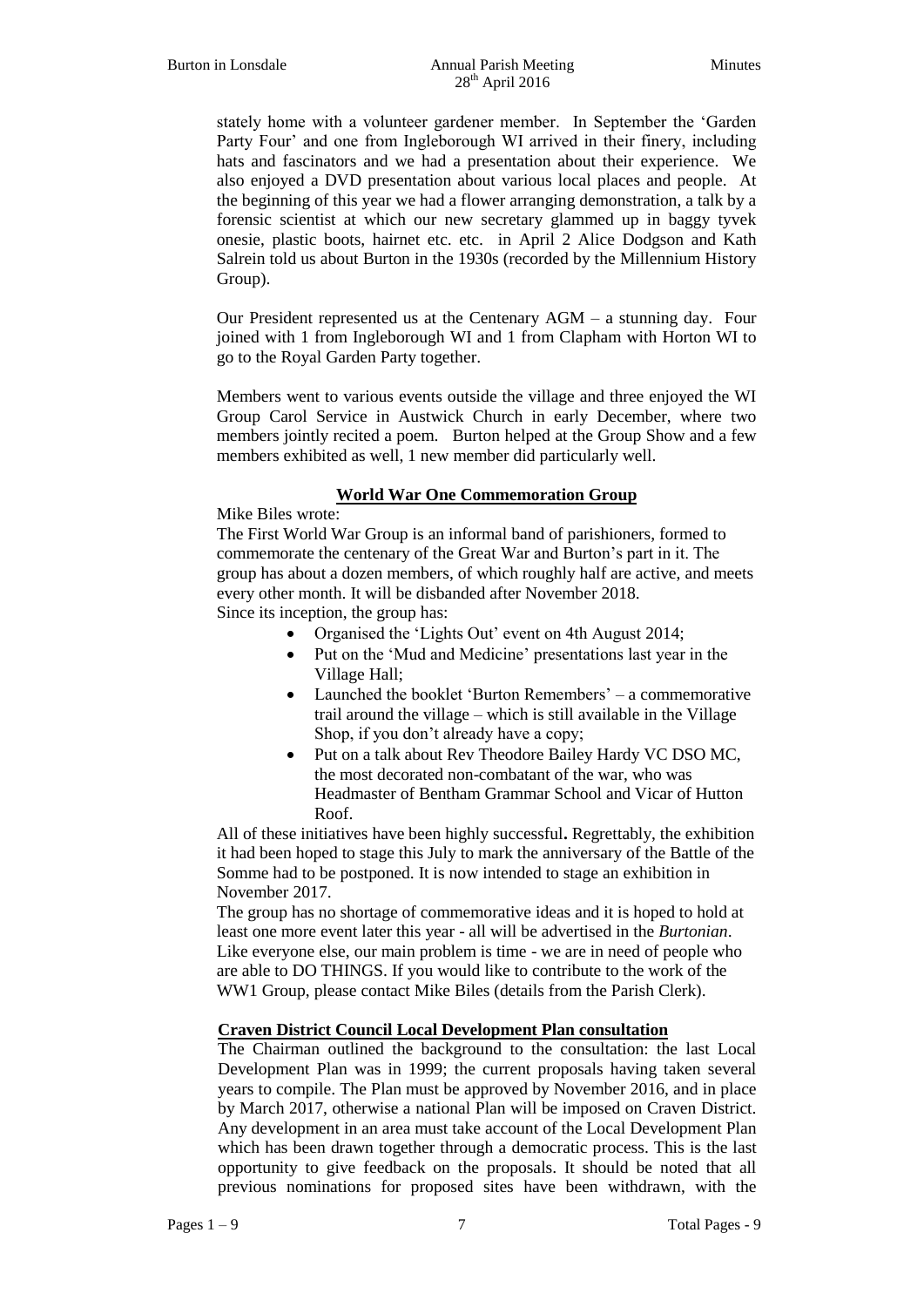exception of BU001 (2.207ha) a field between Coronation Mount and Blind Lane/Ingle View; a new site, BU013 (1.987ha), east of Brookland, has been added to the proposed development sites. The Chairman expressed disappointment that the former primary school site was not included as he feared the existing Grade II listed building would deteriorate further if the site was not interesting enough to be bought. It is also noted that some development may be desirable in order to maintain the community's vibrancy, and village services, such as the shop, hall and churches. However, any such development would have to be sensitive to all aspects. This is the last opportunity to make comments to the district council.

Residents were invited to make comments:

Mr and Mrs Hird (Brookland):

Firstly, I am surprised to see land east of Brookland (BU013) as one of only two sites earmarked for future development in Burton in Lonsdale. Since we are a small village of probably less than 700 souls it makes a mockery of the idea of the village growing organically (my understanding of the original village plan) - it seems we have only two sites earmarked to meet the demand for 60 houses up to 2032 - so this means two more large developments like Manor Close (since developers are only interested in medium to large building programmes) do we really need this size and concentration of new builds in Burton?

I spoke with Henry Cumbers in the planning office to register my objections to this site being earmarked - and have emailed details of my objections with supporting photography. The main objections are associated with:

- Site access from the bottom of Burton Hill and past my house where width limitations cannot accommodate both a road and a public footpath.
- The topography of the land and it's drainage into the field below.
- The Environment Agency designation of the land as a flood plain. Including the present drainage problems and ponds that have developed over the last couple of years.
- Future flooding from both Bog Beck and the River Greta. (the heavy rain and rivers in full spate during November and December 2015 is perhaps a reminder of the unpredictable weather we can expect in the future and the possibility of a major flood event).

They also plan to attend one of the surgeries at either Bentham or Settle to reinforce my objections.

Mr Clements (Brookland) submitted the following comments: *I write with reference to the new Local Plan produced by Craven District Council, which I understand is on the agenda for the Parish Council to discuss on Thursday 28th April 2016.*

*I realise that the main consultation process is being run by Craven District Council however we felt that it would be helpful for us to share with you our initial thoughts and hope that you feel able to take account of them in your discussions.*

*Clearly the land earmarked for potential development – BU013 – would have a considerable impact on us; it would be sad to see green fields with their view towards Ingleborough disappear and be replaced by housing (even accepting the mess that currently exists in that field which is an irritant in its*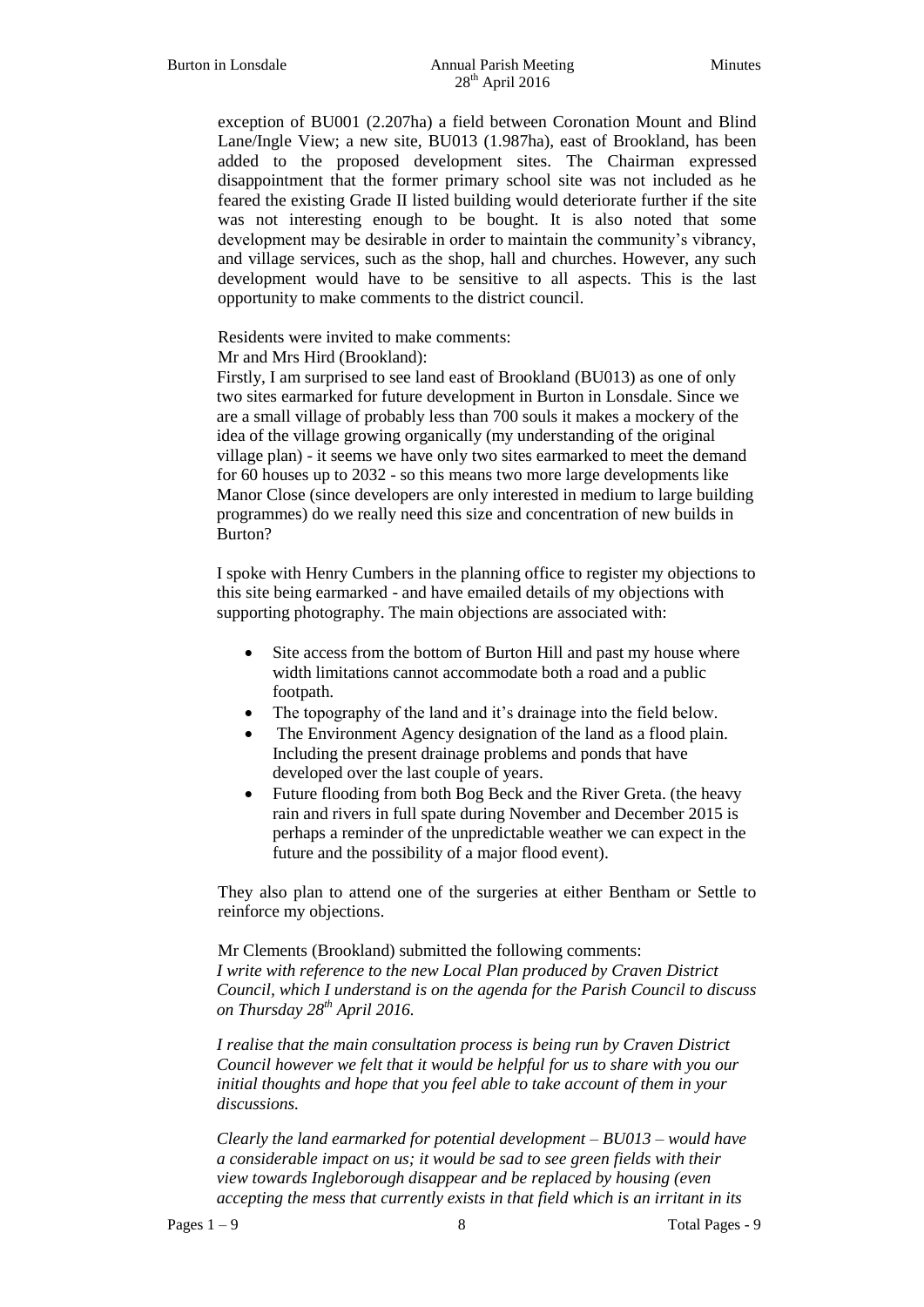*own right). It would of course dramatically change the nature of the environment for those of us who live in Brookland.*

*The above concerns may not be an overriding consideration but they do deserve, it seems to us to be borne in mind. However there are more objective reasons for suggesting that the area is not suitable for development* 

## *Access/Exit*

*Brookland is a relatively narrow road and there is a lack of off-road parking for some of the houses. This results already in many cars being parked on the road, reducing it in practice to a single lane. That is okay currently but would be unhelpful for a significant increase in traffic which would be anticipated if development goes ahead, and would be problematic for heavy plant and deliveries during construction.* 

*A serious concern relates to the increased traffic needing to access Burton Hill. Visibility is obstructed at the junction from Brookland by hedging on one side and by the dip in the road immediately before the bridge on the other. Great care has to be taken when exiting Brookland and not everyone sadly coming down Burton Hill from both sides drives with care and at an appropriate speed. The dip before the bridge on the Bentham side can obscure cars and great care has to be taken to ensure that traffic coming down the hill (and disappearing into the dip) is seen when at the same time trying to see past the restricted view on the right (which necessitates slightly pulling out into the road). This is not a good place to increase the amount of traffic and would increase the risk of accidents.*

## *Traffic in village centre*

*The proposed development area is extensive and would result in many more cars heading towards Lancaster, Kendal and Kirkby going through the centre of the village, which of course means going up the hill and making the known problem with street parking in Chapel Lane worse. It would encourage more cars to use the 'rat-run' through Low Street and Duke Street (another narrow street) which would be undesirable for those living there.*

*This issue will already be made worse by the further development of surrounding areas, particularly the Benthams, which is almost certain to further increase traffic on the road.* 

*For a development of this size it would seem to us to be far preferable for the village to find a site that has direct access to the main A687 road to help mitigate an increase in traffic in the village.*

#### *Flooding/drainage*

*As you will be aware the proposed development area is on a flood plain. This has not flooded in the 16 years we have lived at Brookland but the expectation is that extreme weather events are likely to become more common in the future and the risk of flooding increase. As a matter of policy, building on a flood plain makes little sense to us from a long term planning perspective. Should flooding occur it would be miserable for new householders who would then find it harder to get insurance at a reasonable cost, if they could get it at all.* 

*The land marked for potential development is poorly drained with marsh grass growing on it in places. But poorly drained here is a benefit here. The ground absorbs rainfall from the hill behind and helps to prevent surface*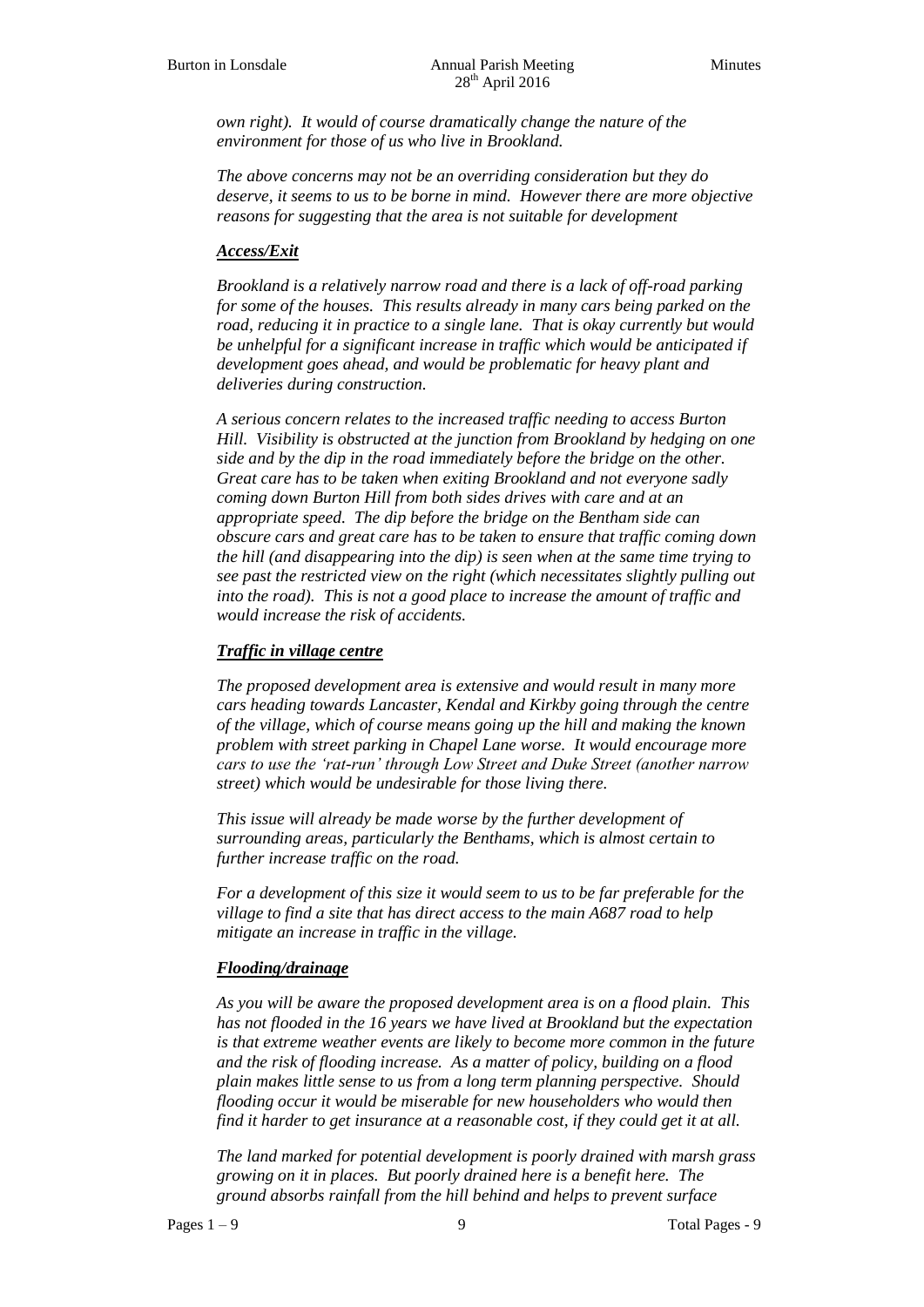*water pouring into the river. Again it does not seem sensible long term planning to us to concrete such an area and risk of speeding up drainage that may contribute to flooding further down the river. This flies in the face of new approaches to flood management which seeks to slow down surface water reaching rivers by natural means.*

*The current site seems poorly selected to respond to pressure to make more land available for housing. This aim is hard to oppose in principle, but if targets outweigh sensible planning the long-term effects will be bad for everyone. Clearly finding new areas to build on in a small village like Burton is difficult. It is not obvious that a significant expansion is desirable here given the negative impact of increased traffic on the village's restricted roadways and the lack of some crucial local services such as a school. However if it must happen then it does not seem to us that a site that can directly access the main road through Burton would be a more sensible proposition.*

Mr and Mrs Ridgway (Duke Street) were not as surprised regarding the site BU013 off Brookland, as the owners have been attempting to develop the site since the mid 1980s. However, Mr Ridgway advised the Conservation Area status would be of importance when considering the proposals and it was of note that the comment re BU013 advised development should "*be restricted to the lower area of the site to avoid/reduce the visual impact on the village and encroaching on the conservation area".* Also "*Development will need to be subject to the agreement of the Environment Agency for location in a flood risk area."*

Mr Weedon expressed grave concern regarding site BU001 "west of Ireby Road, 2.207ha), even though the planning note says "*Access from Ireby Road. Suitable for low density housing. The design of the development should aim to mitigate the impact on open countryside to the north and west possibly by restricting development to the Ireby Road and southern parts of the site"*.

His main concerns relate to housing density and traffic density and flow along the Ireby Road, already the subject of concern regarding both volume and speed of traffic.

Both sites have mitigation measures recommended, namely items 3, 7 and 9; site BU013 also has items 2 and 5a. (se appendix for details)

Further comments:

- The building density is questioned, as limiting building to (relatively) level sites will concentrate the number of buildings, which will detract from the appearance and affect the impact on the surroundings.
- Vehicle numbers and density both in Brookland and along the Ireby Road were questioned, along with their effects on Burton Hill, Chapel Lane. There have been many complaints about all the roads over the years: an increase in traffic volumes would exacerbate matters considerably.
- The rejection of the school site should be challenged as it appears to be a similar distance from the village centre as that of BU001.
- Similarly, the statement regarding 'good public transport' should also be challenged in the light of the recent cuts to the local bus service to four buses in each direction between Burton and Lancaster, and which do not connect with trains at Bentham in a timely fashion.
- The Conservation Study outcomes will play a big part in the final decision regarding these sites, as they plainly impact on the village's